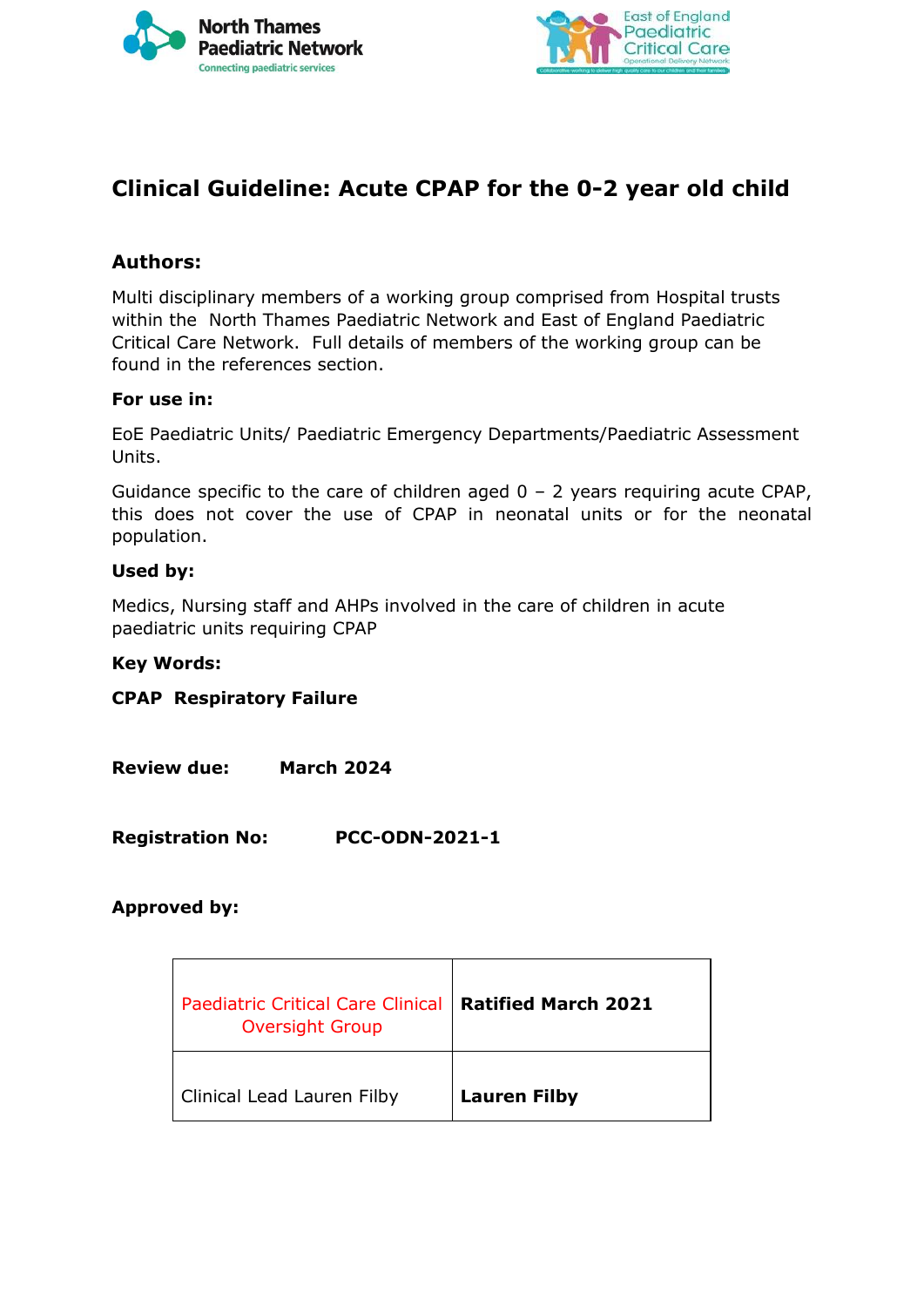



# **Acute CPAP for the 0 – 2 Year Old Child**

# **Treatment Guideline and Care Bundle**

**North Thames Paediatric Network and East of England Paediatric Critical Care Network Approach**





**N.B** Although this guideline is directed at the care of children aged 0-2years receiving Acute CPAP, this may be limited by device availability in individual Trusts and local agreements, in which case use in conjunction with local policy. (see appendix 4 for more information)

| Original date of completion |             |
|-----------------------------|-------------|
| <b>Review Date</b>          | August 2022 |
| Version                     | V1          |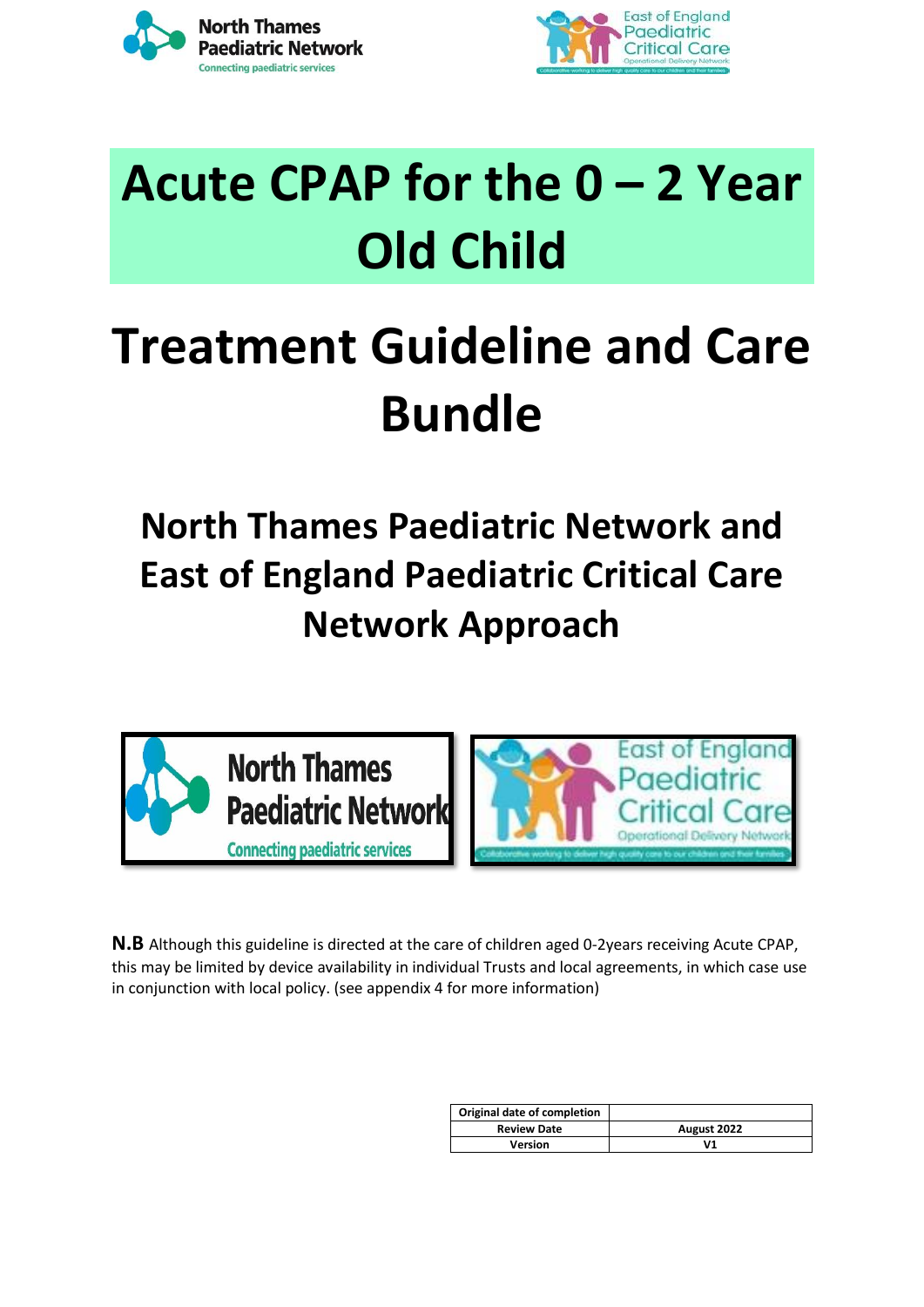



## **Introduction**

This Guideline has been developed by the North Thames Paediatric Network, East of England PCC Network and a working group of key stake holders from hospitals/ Trust from the two networks (please see the back page of this guideline bundle for full list of participants).

The guideline is intended to reduce variations in practice and prevent discrepancies by promoting a standardised best evidence based practice approach for delivering acute CPAP to babies and young children (0-2 years).

The guideline development process involved a review of many current guidelines and policies related to acute CPAP from across the regions and current best practice evidence and research.

This guide is only intended for the  $0 - 2$  years old age range of patients and is only recommended by this group for the patients/ conditions indicated in the inclusion criteria of the guideline. For the neonatal patient population please refer to specific neonatal guidelines for the use of CPAP.

Although this guideline is directed at the care of children aged 0-2years, this may be limited by device availability in individual trusts, in which case use in conjunction with local policy. (see appendix 4 for more information)

#### **What is CPAP?**

CPAP (Continuous positive airway pressure) is a type of respiratory support that can only be used on a spontaneously breathing infant (Hansen et al 2005). It provides a continuous oxygen and air mix under gentle pressure to the patient via CPAP device/ ventilation machine and appropriately fitted mask or nasal prongs secured in place. Used widely in adults and children, it has particular value in supporting babies with severe bronchiolitis as it is non-invasive and frequently avoids the need for intubation.

The goal of CPAP is to improve oxygenation by providing support and protecting the fragile airways of sick infants / children (RCN, 2011). Evidence suggests that CPAP, when used as an alternative to mechanical ventilation, may decrease the amount of lung tissue damage (Jobe et al 2002).

The other role of CPAP is to reduce the work of breathing in a respiratory compromised infant/ child, allowing them to rest and avoiding the need for full ventilation. CPAP increases the functional residual capacity by providing a constant flow of oxygen under pressure; this makes inflating the lungs easier and prevents the collapse of the alveoli (Blackburn, 2003 & Davis & Hassell, 2007)

CPAP promotes the maintenance of a positive airway pressure greater then ambient pressure throughout inspiration and expiration and delivers a degree of PEEP which splints the upper airway, keeps alveoli partly inflated, easing re-inflation of the lungs (Davis & Hassell, 2007). This in turn decreases the compliance of the chest wall and allows for synchronous breathing, resulting in a decreased work of breathing and improved gas exchange (Morley 1999). Ultimately the aim of CPAP is to improve the respiratory outcomes of the sick infant/ Child (RCN, 2011).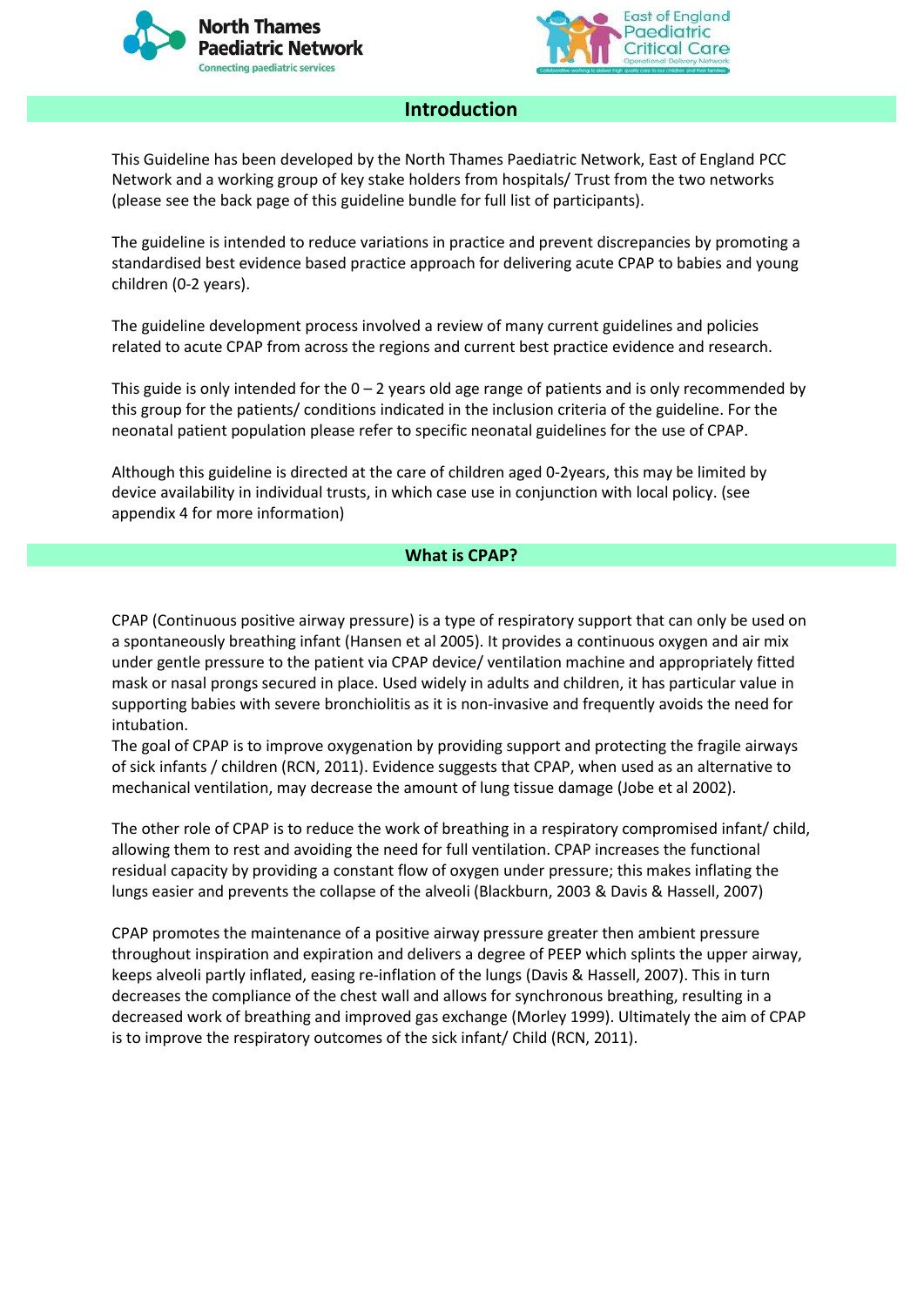



## **Appendices List**

- **Appendix 1:** Pre-treatment optimisation Considerations
- **Appendix 2:** NHSE/ RCPCH/ NTPN Infection prevention and control guidance recommendations
- **Appendix 3:** WETFLAG printable template
- **Appendix 4:** Equipment selection guide
- **Appendix 5:** CPAP monitoring printable template
- **Appendix 6:** Transfer of patient on CPAP Risk flow chart and Transfer checklist
- **Appendix 7:** Observations and Cares, Feeding and Sedation recommendations
- **Appendix8:** Education Slides
- **Appendix 9:** Competency Framework

## **Appendix 1**

### **Pre-treatment Optimisation**

#### **Optimisation of medical management prior to starting NIV:**

Prior to commencing CPAP ensure the following have all been optimised, refer to condition specific guidelines where they exist.

- Consider non-medical attempts to settle infant (swaddling/non-nutritive suck/comfort cuddles/pain assessment)
- Positioning (semi recumbent/side-lying if tolerated).
- Trial on HHHFT (if clinically indicated)
- NGT / OGT to decompress the stomach leave on free drainage.
- IV fluids- ensure the patient is well hydrated
- NBM to avoid the risk of aspiration and prevent gastric distention.
- CXR- To rule out a pneumothorax
- Antibiotics ensure appropriate antibiotic cover as per local policy if any evidence of infection/ consolidation
- Nebulisation with 3% sodium chloride or sodium chloride if appropriate
- Steroids No role in bronchiolitis but in a child over the age of 1yr and with significant history of atopy, trial of oral steroid may help.
- Physiotherapy- Useful in helping to clear secretions.

#### **Apart from medical care optimization, ensure:**

- Paediatric consultant/ Senior Dr have reviewed the patient.
- Anesthetic team is made aware of the patient.
- The patient has been discussed with CATS (where applicable/ unstable)
- A clear plan and plan for escalation is documented in patient notes in the event of NIV failure.
- Explanation is given to the family and they are kept updated throughout.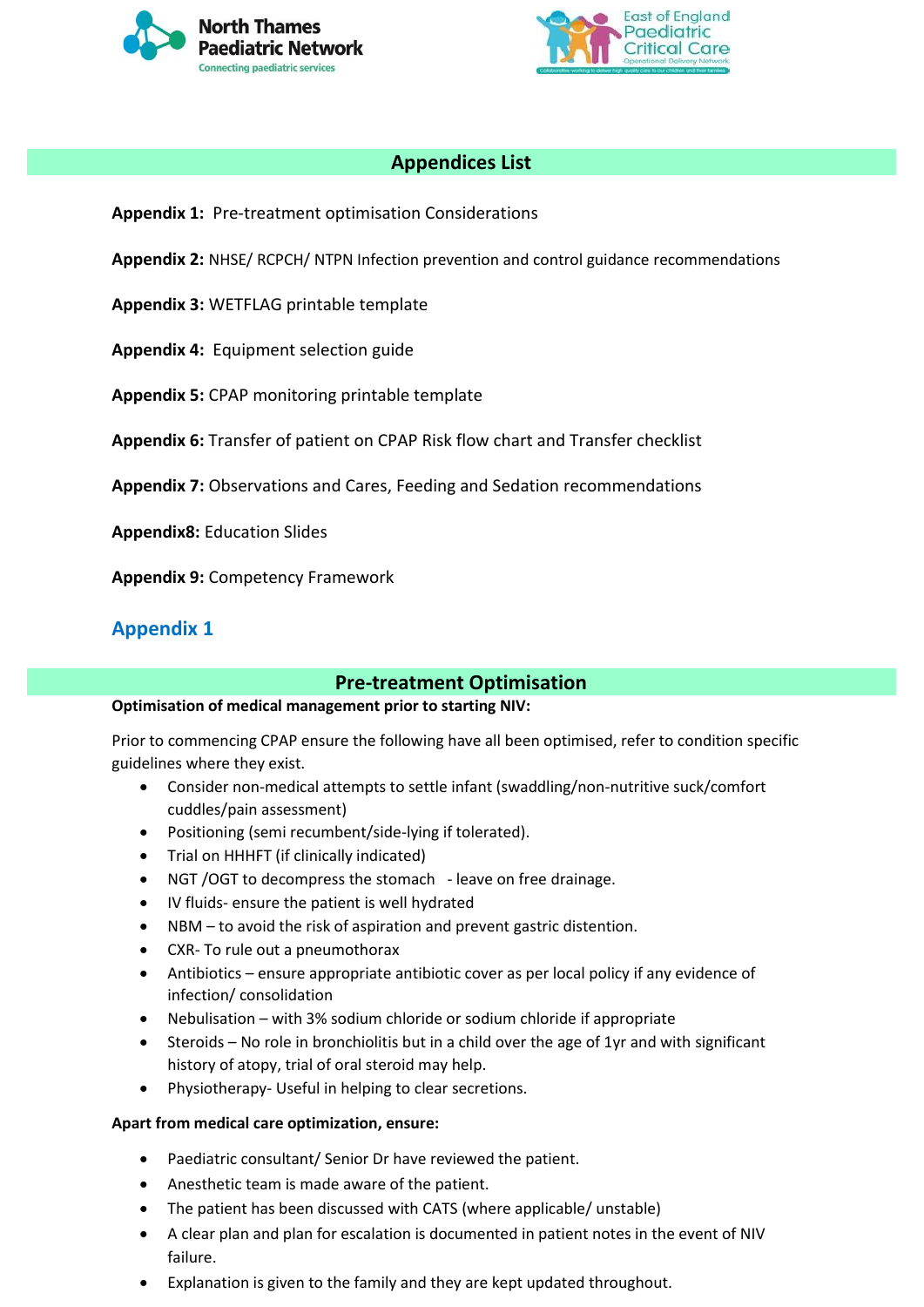



## **Acute CPAP in the < 2 Years**

## **A North Thames and East of England Approach**

| <b>Indications</b>                                                                                                                                                                                                                                                                                                                                                                                                                                                                                                                                                                                                                                                                                                                                                                                                                                                                                                                                                                                                                                                                                               | <b>Contraindications</b>                                                                                                                                                                                                                                                                                                                                                                                                                                                                                                                                                                                                                                                                                                                                                                                                                                                                                                                                                |  |  |  |
|------------------------------------------------------------------------------------------------------------------------------------------------------------------------------------------------------------------------------------------------------------------------------------------------------------------------------------------------------------------------------------------------------------------------------------------------------------------------------------------------------------------------------------------------------------------------------------------------------------------------------------------------------------------------------------------------------------------------------------------------------------------------------------------------------------------------------------------------------------------------------------------------------------------------------------------------------------------------------------------------------------------------------------------------------------------------------------------------------------------|-------------------------------------------------------------------------------------------------------------------------------------------------------------------------------------------------------------------------------------------------------------------------------------------------------------------------------------------------------------------------------------------------------------------------------------------------------------------------------------------------------------------------------------------------------------------------------------------------------------------------------------------------------------------------------------------------------------------------------------------------------------------------------------------------------------------------------------------------------------------------------------------------------------------------------------------------------------------------|--|--|--|
| <b>Bronchiolitis</b><br>Other possible indications should be discussed with a<br>Paediatric Consultant. These include children with acute<br>respiratory failure secondary to e.g. viral induced wheeze,<br>lower respiratory tract infection, evidence of respiratory failure<br>Consider using CPAP first-line in bronchiolitis in pre-term<br>infants, infants aged < 6 weeks (term or preterm) or children<br>with pre-existing neuromuscular conditions.<br>Consider use in cardiac patients with caution, liaise with<br>tertiary team<br>Type 1 - Hypoxia<br>Oxygen saturations <92% in >2L/min O2 via nasal prongs or >4L<br>via Hudson mask or FiO <sub>2</sub> > 0.4<br>Type 2 - Hypercarbia<br>$PCO2 > 6.5$ kPa (in children without pre-existing chronic lung<br>disease)<br>Rising $PCO2$ (> 2 kPa from baseline)<br>Respiratory acidosis with pH < 7.30<br>(regardless of the gas, the child's clinical condition should always<br>be considered in the decision to start/refute acute CPAP/NIV)<br>Apnoeas: short-lived and infrequent<br>Unresponsive to HHHFT (see guideline) but no red flags* | Severe respiratory compromise indicating the need for<br>$\bullet$<br>imminent intubation as evidenced by the presence of any of<br>the following:<br>Recurrent or prolonged apnoeas<br>Severe cardiovascular instability and impending<br>cardiac / respiratory arrest<br>Sp02 < 92% in fi02 60% or above<br>GCS <8/15 or need for airway protection<br>$\sim$<br>Undrained pneumothorax or pneumomediastinum<br>Multi organ compromise<br>٠<br>Upper airway abnormalities that make CPAP ineffective that<br>$\bullet$<br>may include the following:<br>Airway obstruction Choanal atresia,<br>tracheoesophageal fistula<br>Craniofacial/mid facial abnormalities<br>Facial trauma or burns<br>Base of skull fracture<br>Recent facial or upper gastrointestinal surgery<br>$\blacksquare$<br>Inadequate resources<br>lack of trained personnel to safely deliver therapy<br>lack of suitable equipment to safely deliver and / or<br>monitor patients receiving CPAP |  |  |  |
| <b>Staffing ratios</b>                                                                                                                                                                                                                                                                                                                                                                                                                                                                                                                                                                                                                                                                                                                                                                                                                                                                                                                                                                                                                                                                                           |                                                                                                                                                                                                                                                                                                                                                                                                                                                                                                                                                                                                                                                                                                                                                                                                                                                                                                                                                                         |  |  |  |

Nursing ratio should be determined based on the assessment of the patient's overall condition, including all clinical (not only respiratory), social and infection control needs. A validated Paediatric Early Warning Score (PEWS) should be used and all critical care interventions considered. Be prepared to adjust the ratio according to fluctuations in patient condition or location. Nursing staff caring for children on CPAP should be competent or be directly supervised by a competent practitioner. Consider whether the infective status and use of PPE for the patient will affect the nursing ratio.

| <b>Acuity</b>      | <b>Stable / Sustained improvement</b>                                      | <b>Stable/Improving</b>                                 | <b>Establishing CPAP /</b>                                            |
|--------------------|----------------------------------------------------------------------------|---------------------------------------------------------|-----------------------------------------------------------------------|
|                    |                                                                            |                                                         | <b>Unstable or increasing acuity</b>                                  |
| <b>Descriptor</b>  | Established on CPAP, clinically stable,                                    | Established on CPAP, clinically stable.                 | <b>Establishing on CPAP or remaining critically</b>                   |
|                    | gases improved Fi02 stable below 40%<br>or reducing. No agitation, minimal | Fi02 40-50%<br>Improving work of breathing no agitation | unwell since CPAP initiated<br>No improvement in work of breathing or |
|                    | <b>WOB</b>                                                                 | Saturations within target range                         | getting worse                                                         |
|                    | Saturations within target range.                                           |                                                         | Agitated                                                              |
|                    |                                                                            |                                                         | Apnoeas                                                               |
|                    |                                                                            |                                                         | <b>Clinically tiring</b>                                              |
| <b>Nurse ratio</b> | 1:2                                                                        | 1:2                                                     | 1:1                                                                   |

#### **Environment & Safety**

**Isolation** CPAP is an AGP refer to the NHSE/ RCPCH/ NTPN/local Infection prevention and control guidance recommended. **See appendix 2** Infants requiring acute CPAP should be nursed in a critical care bed space with access to as a minimum: full cardiovascular monitoring, medical air, oxygen & suction, plug sockets, relevant PPE.

Give due consideration to the appropriateness of the bed space location taking into account staffing skill mix, isolation requirements, condition of the patient and suitability of the space should escalation to level 3 care be required.

The space should be clutter free with access at all times to both sides of the cot.

**There should be a BVM of the appropriate size with the infant at all times.**

#### **Commencing treatment**

**Inform on call consultant & anaesthetic team of child commencing CPAP. Ensure Family are informed of the treatment plan, with explanation of what CPAP is and the plan should there be an escalation in care required e.g. escalation to level 3 care. Assess patient & repeat blood gas 60 minutes after commencing CPAP.** 

**Within first 60 minutes of commencing CPAP please prepare for next steps in case of patient deterioration** 

- Calculate WETFLAG **(See Appendix 3 for printable template)**
- Link here to CATS bronchiolitis guideline <https://cats.nhs.uk/wp-content/uploads/guideline-bronchiolitis.pdf>
- Print CATS drug chart <http://cats.nhs.uk/wp-content/uploads/drugcalculator.pdf>
- Print intubation check list<http://www.cats.nhs.uk/wp-content/uploads/emergencyintubationchecklist.pdf>

#### **Select interface and equipment:** Based on local availability and patient age and weight. **See Appendix 4 for equipment selection guide Monitor Equipment Hourly: See Appendix 5 for printable record chart.**

**On initiation:** A competent clinician should observe patient for comfort and compliance.

**Titrate FiO2:** As prescribed to maintain SpO2 ≥92 % and flow to achieve a PEEP of 5-7CM of H2O

#### **Hourly, 4 hourly and Essential Care Considerations: See treatment chart below**

**Escalate or Wean:** To avoid rapid deterioration or unnecessary continuation on CPAP review response to treatment and follow escalation or weaning criteria

#### **Interdepartmental Patient Transfers: Please see Appendix 6 ; Transfer of patient on CPAP Risk flow chart and Transfer Checklist**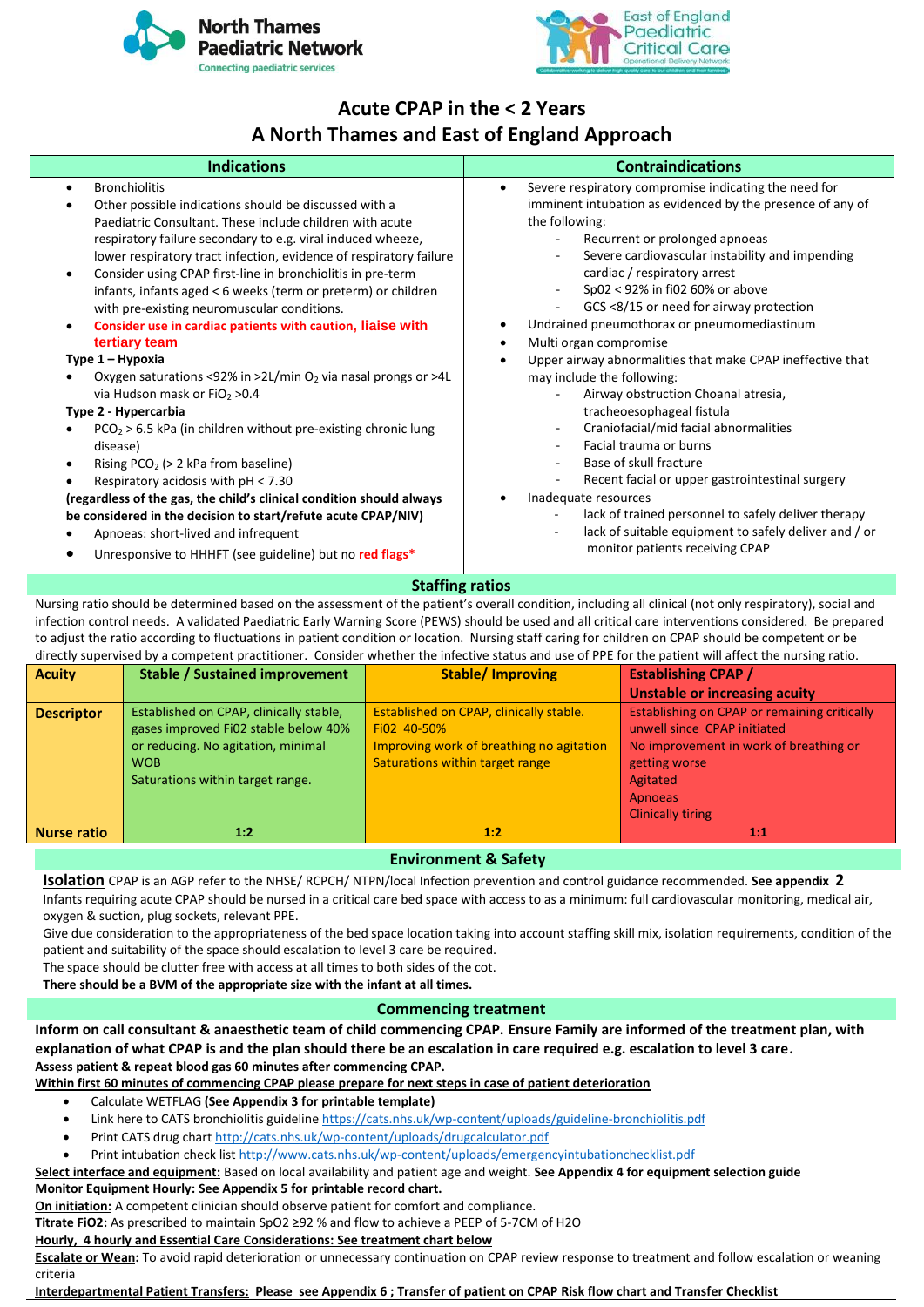

*staff.*



| <b>Acute CPAP in the &lt; 2 Years Treatment Guide</b>                                                              |                                                                                                                                                                                                                                                                                                                                                                                                                                                                                                                                              |                                                                                                                                                                                                                                                                                                                                                                          |                                                                                                                                                                                                                                                                                                                                                                          |                                                                                                                                                                                                                                                                                                                                                                                                                                                                                                                                             |
|--------------------------------------------------------------------------------------------------------------------|----------------------------------------------------------------------------------------------------------------------------------------------------------------------------------------------------------------------------------------------------------------------------------------------------------------------------------------------------------------------------------------------------------------------------------------------------------------------------------------------------------------------------------------------|--------------------------------------------------------------------------------------------------------------------------------------------------------------------------------------------------------------------------------------------------------------------------------------------------------------------------------------------------------------------------|--------------------------------------------------------------------------------------------------------------------------------------------------------------------------------------------------------------------------------------------------------------------------------------------------------------------------------------------------------------------------|---------------------------------------------------------------------------------------------------------------------------------------------------------------------------------------------------------------------------------------------------------------------------------------------------------------------------------------------------------------------------------------------------------------------------------------------------------------------------------------------------------------------------------------------|
|                                                                                                                    | <b>Stable / Sustained</b>                                                                                                                                                                                                                                                                                                                                                                                                                                                                                                                    |                                                                                                                                                                                                                                                                                                                                                                          | <b>Establishing CPAP /</b>                                                                                                                                                                                                                                                                                                                                               | <b>Essential Care</b>                                                                                                                                                                                                                                                                                                                                                                                                                                                                                                                       |
|                                                                                                                    | improvement                                                                                                                                                                                                                                                                                                                                                                                                                                                                                                                                  | <b>Stable/ Improving</b>                                                                                                                                                                                                                                                                                                                                                 | <b>Unstable or increasing</b>                                                                                                                                                                                                                                                                                                                                            | <b>Considerations (ECCs)</b>                                                                                                                                                                                                                                                                                                                                                                                                                                                                                                                |
| <b>Monitoring</b><br>&<br><b>Clinical</b><br>observations                                                          | <b>Continuous Saturations &amp;</b><br><b>ECG via monitor with</b><br>appropriate alarm limit set.<br>Apnoea alarm in situ<br>Hourly recording of:<br><b>Respiratory rate</b><br><b>Heart rate</b><br>Oxygen saturations<br><b>CRT</b><br><b>AVPU</b><br>Input / output<br><b>PEWS</b><br><b>Minimum 4 hourly:</b><br>Temperature<br><b>Non-invasive BP</b>                                                                                                                                                                                  | <b>Continuous Saturations &amp; ECG</b><br>via monitor with appropriate<br>alarm limit set<br>Apnoea alarm in situ<br><b>Hourly recording of:</b><br><b>Respiratory rate</b><br><b>Heart rate</b><br><b>Oxygen saturations</b><br><b>CRT</b><br><b>AVPU</b><br>Input / output<br><b>PEWS</b><br><b>Minimum 4 hourly:</b><br><b>Temperature</b><br><b>Non-invasive BP</b> | acuity<br><b>Continuous Saturations &amp; ECG</b><br>via monitor with appropriate<br>alarm limit set<br>Apnoea alarm in situ<br>$15 - 30$ minute recording of:<br><b>Respiratory rate</b><br><b>Heart rate</b><br><b>Oxygen saturations</b><br><b>CRT</b><br><b>AVPU</b><br>Input / output<br><b>PEWS</b><br><b>Non-invasive BP</b><br><b>Patient NBM</b><br>Temperature | • Cluster hygiene cares<br>(nappy/ nose / mouth care)<br>• 2-4 hourly sats probe site<br>rotation & document<br>• Optimise Positioning<br>$\bullet$ Prong/mask checks -<br>unblocked and in situ<br>• Eye checks - remain visible<br>and not exposed to air flow<br>• Consider referral for<br>physiotherapy assessment<br>• OP & NP suction if indicated<br>and safe to do so<br>• Consider feeding regime<br>alteration (See appendix 7<br>for feeding and sedation<br>recommendations)<br>· Psychosocial support&<br>clear communication |
| <b>PEWs Score</b>                                                                                                  | <b>Sustained improvement</b>                                                                                                                                                                                                                                                                                                                                                                                                                                                                                                                 | <b>Stable or Improving</b>                                                                                                                                                                                                                                                                                                                                               | <b>Triggering for escalation</b>                                                                                                                                                                                                                                                                                                                                         | <b>Red Flags</b>                                                                                                                                                                                                                                                                                                                                                                                                                                                                                                                            |
| FiO <sub>2</sub><br>requirement                                                                                    | If stable on 40% FI02,<br>consider weaning                                                                                                                                                                                                                                                                                                                                                                                                                                                                                                   | 40-50% FiO2                                                                                                                                                                                                                                                                                                                                                              | > 50 % Fio2 or above                                                                                                                                                                                                                                                                                                                                                     | • Worsening clinical<br>status/respiratory distress                                                                                                                                                                                                                                                                                                                                                                                                                                                                                         |
| RR & work of                                                                                                       | <b>Minimal WOB</b>                                                                                                                                                                                                                                                                                                                                                                                                                                                                                                                           | <b>Improving</b>                                                                                                                                                                                                                                                                                                                                                         | The same or worsening                                                                                                                                                                                                                                                                                                                                                    | • worsening hypercarbia /                                                                                                                                                                                                                                                                                                                                                                                                                                                                                                                   |
| breathing<br><b>Blood gases</b>                                                                                    | Sats >92%<br>Blood gases are not                                                                                                                                                                                                                                                                                                                                                                                                                                                                                                             | <b>Consider capillary blood gas</b>                                                                                                                                                                                                                                                                                                                                      | Blood gas 1 hour after                                                                                                                                                                                                                                                                                                                                                   | acidosis<br>• Sats < 92% in FiO2 $\geq 60\%$                                                                                                                                                                                                                                                                                                                                                                                                                                                                                                |
|                                                                                                                    | indicated for infants who<br>are clinically improving,<br>unless required for another<br>purpose.                                                                                                                                                                                                                                                                                                                                                                                                                                            | testing in severe worsening<br>respiratory distress or<br>suspected impending<br>respiratory failure.                                                                                                                                                                                                                                                                    | initiating CPAP, thereafter as<br>condition dictates.                                                                                                                                                                                                                                                                                                                    | • Prolonged Apnoea/<br>bradycardic episodes<br>• Exhaustion / signs of poor<br>respiratory effort / Clinically<br>tiring<br>• PEWS indicates immediate<br>escalation to resus team                                                                                                                                                                                                                                                                                                                                                          |
| Any<br>agitation?                                                                                                  | <b>No</b>                                                                                                                                                                                                                                                                                                                                                                                                                                                                                                                                    | <b>No</b>                                                                                                                                                                                                                                                                                                                                                                | <b>Yes</b>                                                                                                                                                                                                                                                                                                                                                               | <b>Immediate Escalation</b>                                                                                                                                                                                                                                                                                                                                                                                                                                                                                                                 |
| Apnoeas,<br>bradycardias<br>or<br>exhaustion                                                                       | <b>No</b><br>See weaning plan below                                                                                                                                                                                                                                                                                                                                                                                                                                                                                                          | <b>No</b><br><b>Continue on CPAP</b>                                                                                                                                                                                                                                                                                                                                     | <b>Yes</b><br>See step 1                                                                                                                                                                                                                                                                                                                                                 | • Increase FiO2 to 100%<br>• Call 2222<br>• Liaise with retrieval team or<br>on site PICU (L3 paediatric<br>critical care unit)<br>• Prepare for intubation                                                                                                                                                                                                                                                                                                                                                                                 |
| <b>Next steps:</b>                                                                                                 |                                                                                                                                                                                                                                                                                                                                                                                                                                                                                                                                              | Medical / Nursing team to<br>re-assess every $30 - 60$ mins.<br><b>Re-discuss situation with</b><br>anaesthetics if FiO2 50% or<br>above.                                                                                                                                                                                                                                |                                                                                                                                                                                                                                                                                                                                                                          | • Initiate STOPP Tool<br>• Communicate with the<br>family                                                                                                                                                                                                                                                                                                                                                                                                                                                                                   |
| If blood gas shows PH <7.20 or pCO2 >7.50<br>consider early escalation to step 2                                   |                                                                                                                                                                                                                                                                                                                                                                                                                                                                                                                                              |                                                                                                                                                                                                                                                                                                                                                                          |                                                                                                                                                                                                                                                                                                                                                                          |                                                                                                                                                                                                                                                                                                                                                                                                                                                                                                                                             |
| Step 1:                                                                                                            | $\bullet$<br>$\bullet$<br>review.<br>$\bullet$<br>$\bullet$                                                                                                                                                                                                                                                                                                                                                                                                                                                                                  | Senior review. Contact on call consultant if OOH to<br>request they come into hospital.<br>Call anaesthetic team to inform them of patient<br>who potentially needs intubation & request<br>Call CATS/ retrieval team for advice.<br>Ensure adequate PEEP (5-7cm H2O)                                                                                                    | Are any nebulisers clinically indicated?<br>$\bullet$<br>$\bullet$<br>indicated?<br><b>Consider suctioning</b><br>$\bullet$<br>Consider physio referral<br>$\bullet$<br><b>Ensure good positioning</b>                                                                                                                                                                   | Review Chest x-ray/ is repeat CXR clinically                                                                                                                                                                                                                                                                                                                                                                                                                                                                                                |
| Step 2:                                                                                                            | Decision made by medical/anaesthetic team to intubate and transfer to PICU. Please Initiate STOPP Tool                                                                                                                                                                                                                                                                                                                                                                                                                                       |                                                                                                                                                                                                                                                                                                                                                                          |                                                                                                                                                                                                                                                                                                                                                                          |                                                                                                                                                                                                                                                                                                                                                                                                                                                                                                                                             |
| <b>Weaning:</b><br><b>Decision to wean</b><br><b>CPAP</b> should be<br>made by both<br>medical & nursing<br>staff. | http://www.cats.nhs.uk/wp-content/uploads/stopp_tool.pdf<br>Titrate FiO2 to maintain Sp02 above 92% (Unless clinical condition indicates otherwise eg. Cardiac, Pulmonary<br>1.<br>hypertension) Decrease in 5% increments<br>Monitor patient on minimal pressure/ FiO2 for 2 -4 hours<br>2.<br>Discontinue CPAP- Consider whether patient requires step down to HHHFT or nasal cannula O2.<br>з.<br>Monitor patient closely for a minimum of 4 hours.<br>4.<br>5.<br>If patient does not tolerate removal of CPAP, restart at weaning FiO2. |                                                                                                                                                                                                                                                                                                                                                                          |                                                                                                                                                                                                                                                                                                                                                                          |                                                                                                                                                                                                                                                                                                                                                                                                                                                                                                                                             |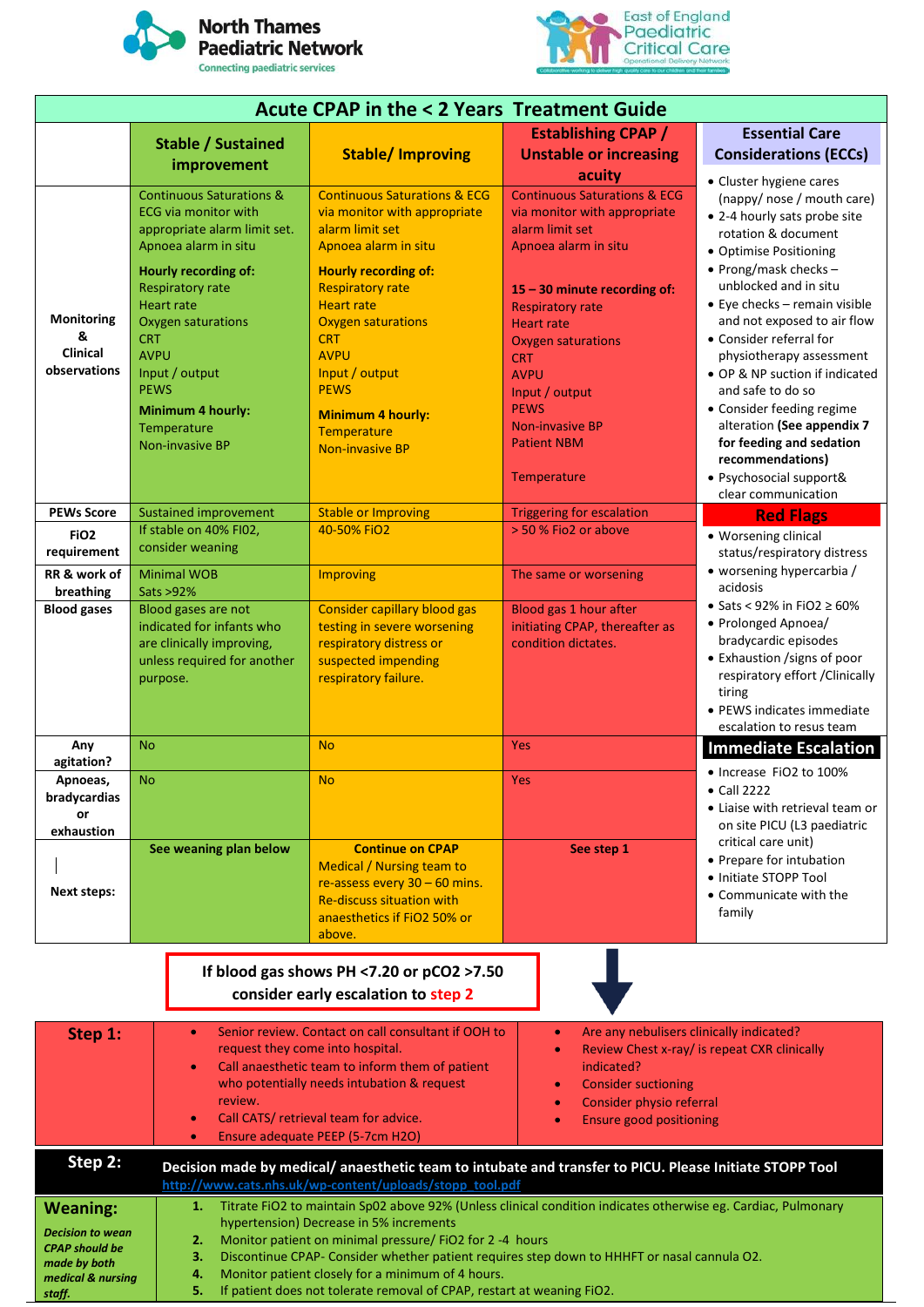



## **Appendix 2**

## **Infection Prevention and Control**

#### **NTPN/ NHSE IPC Advice letter - Winter 2020**



## **RCPCH: National guidance for the management of children with bronchiolitis and lower respiratory tract infections during COVID-19**

[https://www.rcpch.ac.uk/resources/national-guidance-management-children-bronchiolitis-during](https://www.rcpch.ac.uk/resources/national-guidance-management-children-bronchiolitis-during-covid-19)[covid-19](https://www.rcpch.ac.uk/resources/national-guidance-management-children-bronchiolitis-during-covid-19)

**Appendix 3**



## **Appendix 4**



## **Appendix 5**



FINAL - Appendix 5 Monitoring template

## **Appendix 6**



## **Appendix 7**

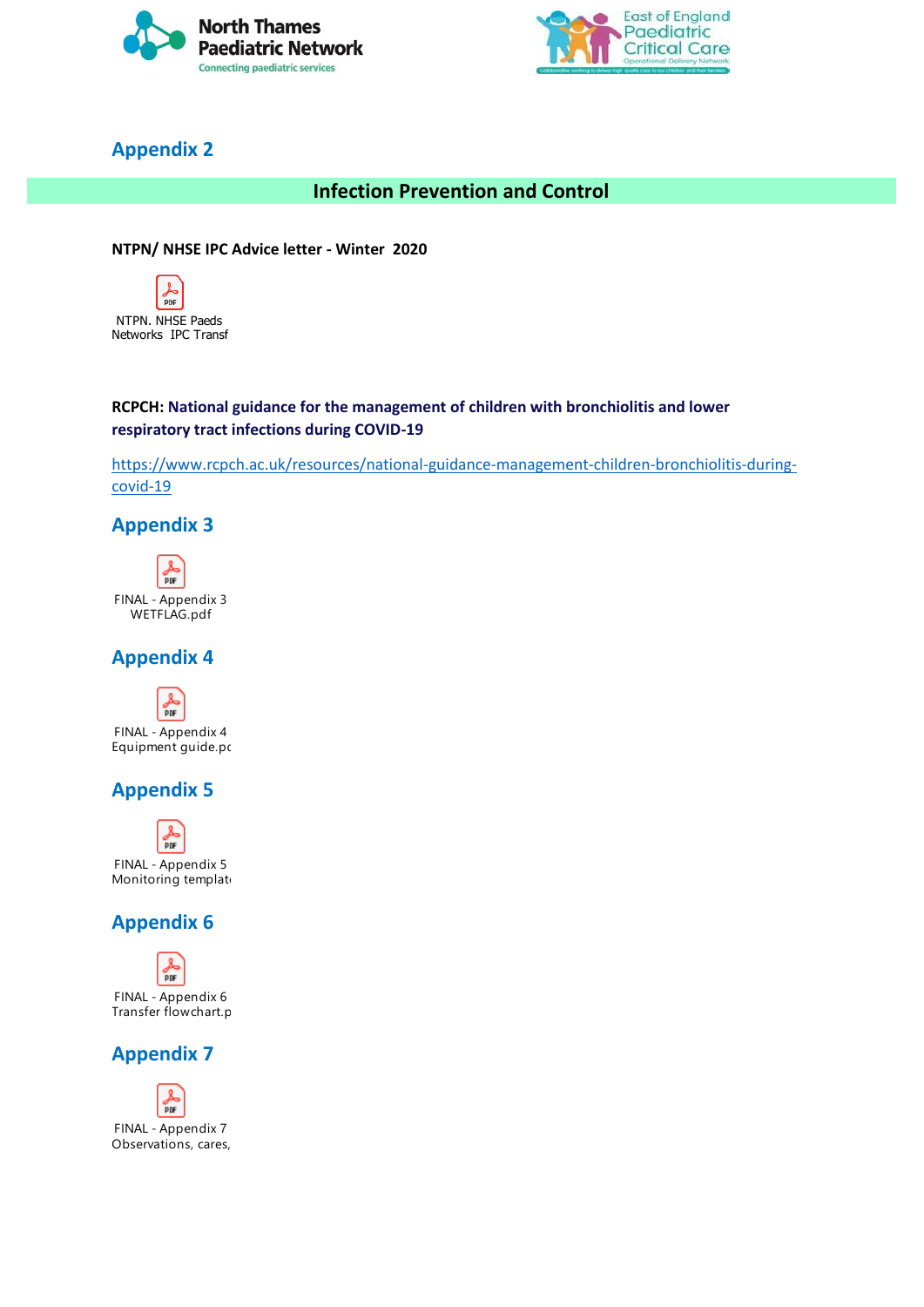



**All Rights Reserved. The East of England Paediatric Critical Care ODN withholds all rights to the maximum extent allowable under law. Any unauthorised broadcasting, public performance, copying or re-recording will constitute infringement of copyright. Any reproduction must be authorised and consulted with by the holding organisation (East of England Paediatric Critical Care ODN).**

**The organisation is open to share the document for supporting or reference purposes but appropriate authorisation and discussion must take place to ensure any clinical risk is mitigated. The document must not incur alteration that may pose patients at potential risk. The East of England Paediatric Critical Care ODN accepts no legal responsibility against any unlawful reproduction. The document only applies to the East of England region with due process followed in agreeing the content.**